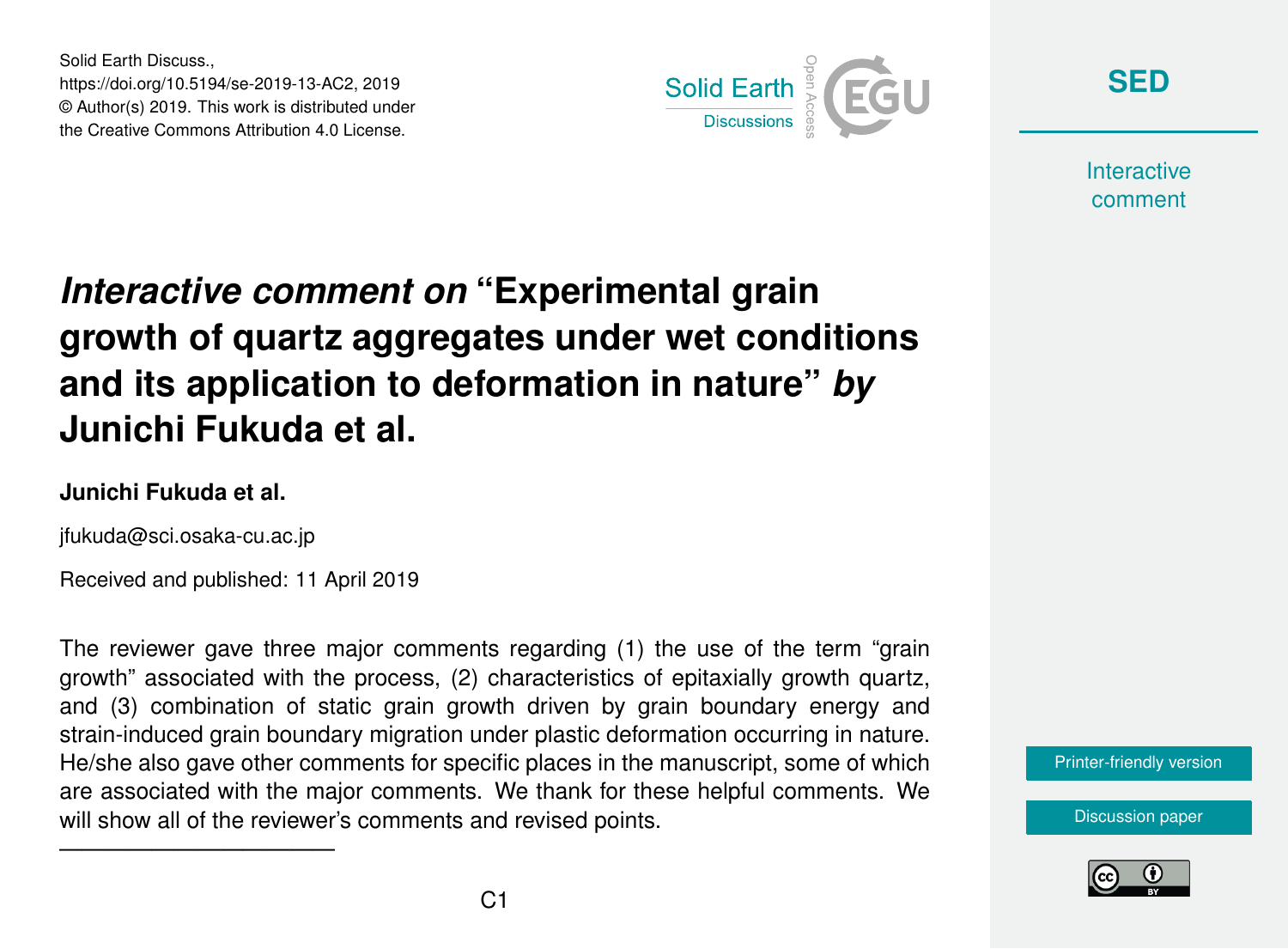**Reviewer:** (1) It would be necessary that the authors early in the manuscript state, how they use the term "grain growth" with respect to grain boundary migration and driving forces. At some point a contrasting juxtaposition/discussion of the processes of grain boundary migration driven by the reduction in interfacial free energy and grain boundary migration driven by the reduction in stored elastic strain energy (i.e., reduction in dislocation density) would be helpful. In this context the wording "contribution of grain growth to deformation" used several times in the manuscript and the title "Experimental grain growth. . .and its application to deformation. . ." might get clearer.

**Authors:** This is a helpful comment. In this study, we used the term, "grain growth" as grain boundary migration driven by grain boundary energy under static pressure and temperature conditions. As the reviewer commented here, clarifying this process would be helpful. Also, as the reviewer commented in (2), we also observed epitaxial growth of quartz grains especially when 10 wt% of water is added. The shapes and growth features formed by epitaxial growth are obviously distinguished with those formed by grain growth. Thus, according to the reviewer's comment here, we explained "grain growth" we focus in terms of the above process (page 1, line 26). In addition, as the reviewer commented in (3), we also described the contribution of strain-induced grain boundary migration under plastic deformation. To sum up, we distinguished the following wordings; grain growth, epitaxial growth, strain-induced grain boundary migration.

**Reviewer:** (2) The authors also discuss non-hydrostatic conditions in their experiments, especially in the context of dissolution-precipitation and epitaxial growth: is there any systematic relation of the shape of the growing crystals and/or crystallographic orientation with respect to sample shape and/or position in the experimental apparatus or to platinum jacket, or similar? As the authors also analysed the microfabric, a few words on this topic might be useful. In this context also formation of "growth

————————————

## **[SED](https://www.solid-earth-discuss.net/)**

**Interactive** comment

[Printer-friendly version](https://www.solid-earth-discuss.net/se-2019-13/se-2019-13-AC2-print.pdf)

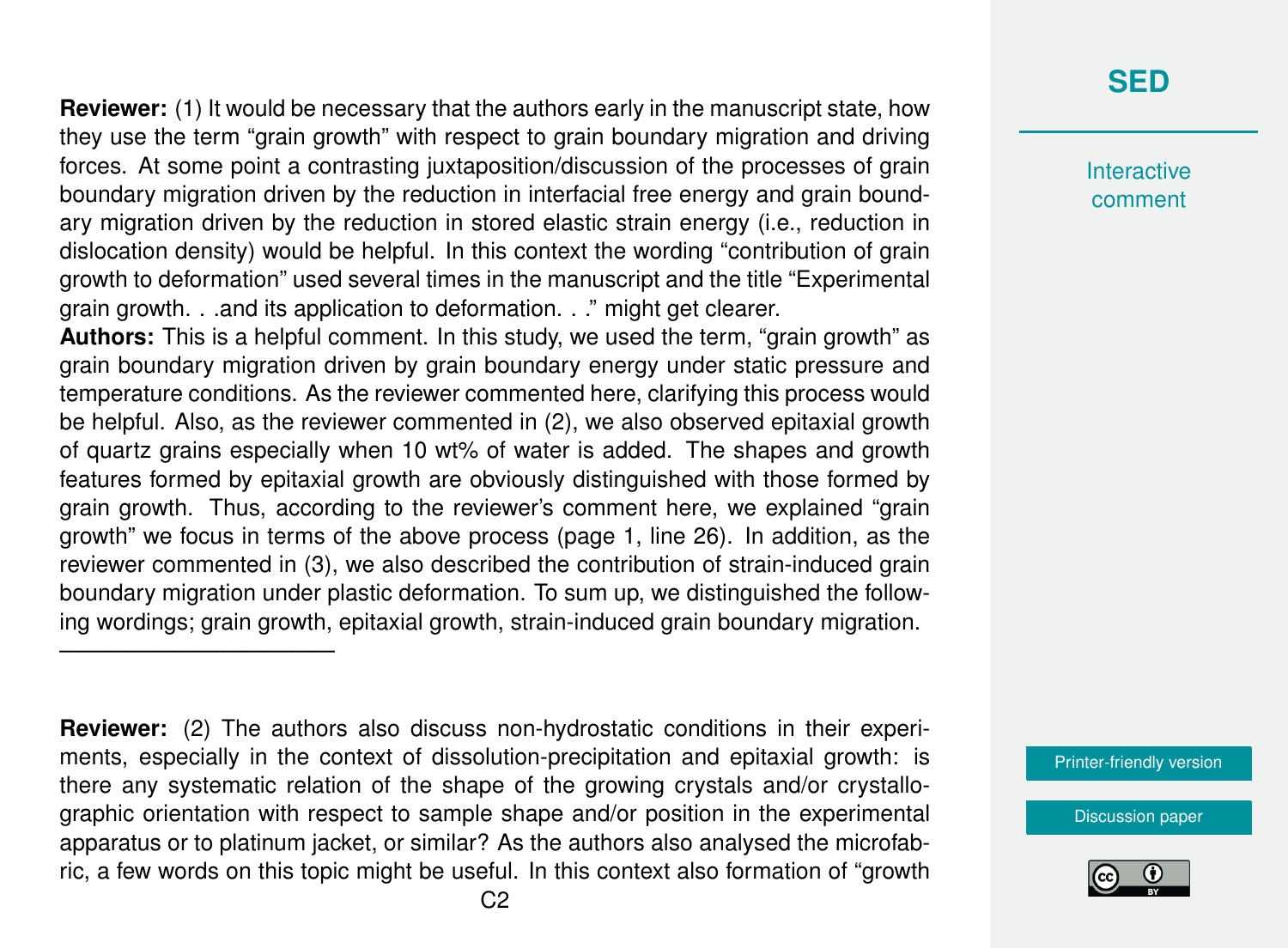rims" in the sense of epitaxial crystallization by precipitation from the pore fluid should be compared and contrasted to grain growth.

**Authors:** We described the detailed textures of epitaxially grown grains in the revised manuscript (page 7, line 3): We observed an alignment of epitaxially grown quartz grains from the platinum jacket as a substrate, meaning that the quartz grains are elongated perpendicular to the jacket caused by a separation of the jacket wall from the inner sample part (namely, the powder and novaculite). As for the crystallographic orientations, we did not measure them, but according to previous studies for vein quartz grains (e.g., Cox and Etheridge, 1983 for natural samples; Okamoto et al., 2011 for experimental samples), they showed that the elongated axes are c-axes.

————————————

————————————

**Reviewer:** (3) When discussing the relevance for natural conditions and application of paleopiezometers some information on how to evaluate the contribution of grain growth in nature, for example as opposed to strain-induced grain boundary migration during recrystallization, would be valuable. I feel, this should be discussed by citing previous studies published on this topic.

**Authors:** We agree. In the revised manuscript, we cited references for strain-induced grain boundary migration (White, 1977; Poirier and Guillopé, 1979; Jessell, 1987). Then, we discussed textures formed by static grain growth and by dynamic recrystallization, i.e., strain-induced grain boundary migration. The former gives straight grain boundaries and the latter does irregular grain boundaries. We also added theoretical assumptions by previous studies for dynamic recrystallization (Austin and Evans, 2007; Shimizu, 2008), where grain boundary migration is balanced with static grain growth. When static grain growth overcomes strain-induced grain boundary migration, the texture by the former would be enhanced. We carefully discussed this possibility in the Discussion section (page 11, line 9).

**[SED](https://www.solid-earth-discuss.net/)**

**Interactive** comment

[Printer-friendly version](https://www.solid-earth-discuss.net/se-2019-13/se-2019-13-AC2-print.pdf)

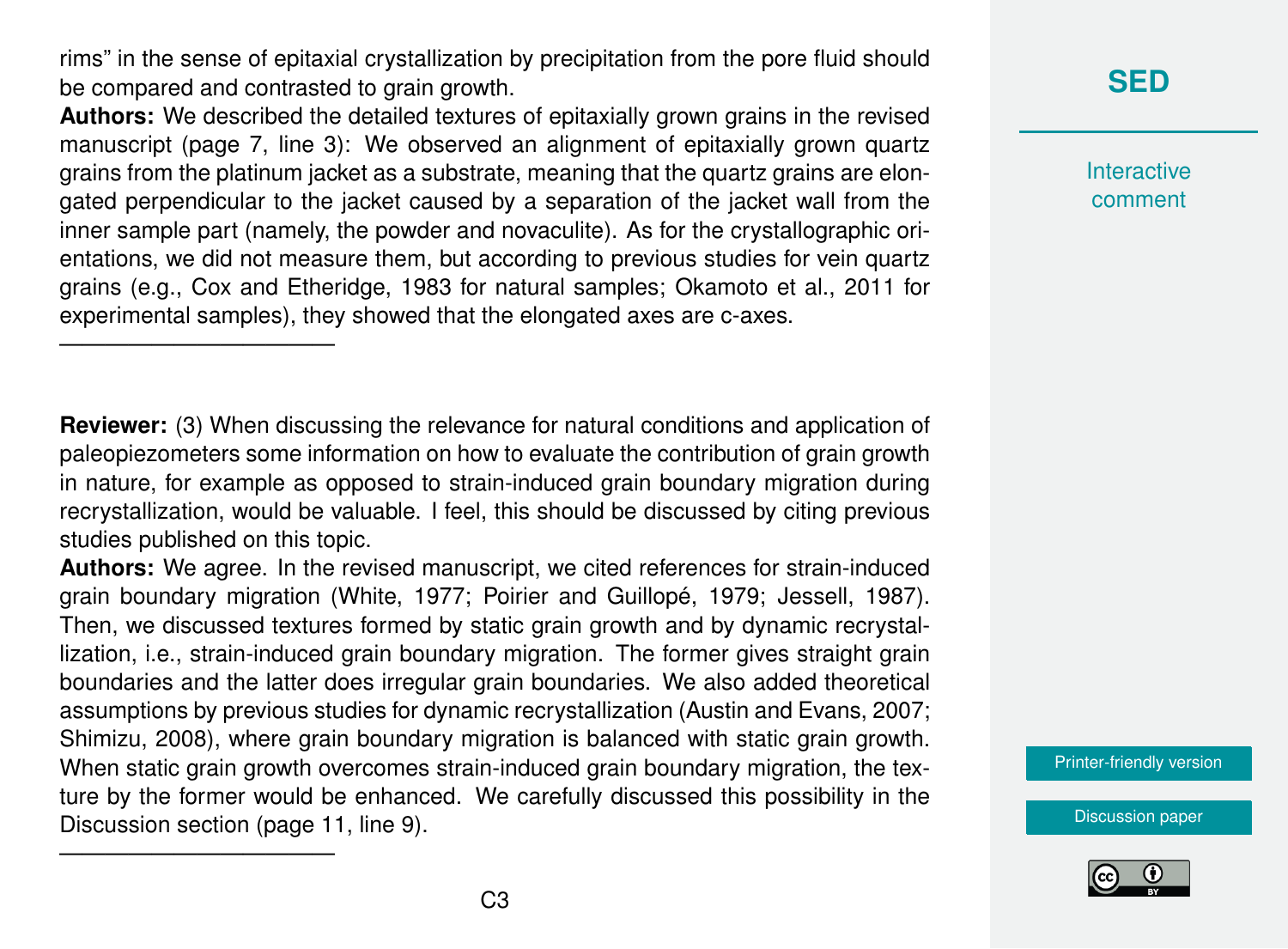## **[SED](https://www.solid-earth-discuss.net/)**

**Reviewer:** A few specific comments/suggestions are listed as follows: **Abstract** Page 1, line 10: Delete the first word of the abstract "The" **Authors:** Done.

**Reviewer:** Page 1, line 11: please specify "large porosity" or rephrase **Authors:** We changed "large" to "substantial". In our samples, porosities can not be evaluated quantitatively because of fracturing during unloading and plucking of grains during thin sectioning.

**Reviewer:** Page 1, line 12: please specify "dense" or rephrase **Authors:** We deleted "dense".

**Reviewer:** page 1, line 19: What is the contribution of grain growth to plastic deformation? See point (1)

**Authors:** According to the reviewer's major comment (1), in the early Introduction section, we clarified the process of grain growth in terms of grain boundary migration and the driving force producing larger grains with straight grain boundaries (i). Then, in the Discussion section, as we replied to the major comment (3), we described straininduced grain boundary migration due to plastic deformation producing irregular grain boundaries (ii). Then, we gave a discussion with the competition between the processes (i) and (ii) following our reply here.

**Interactive** comment

[Printer-friendly version](https://www.solid-earth-discuss.net/se-2019-13/se-2019-13-AC2-print.pdf)

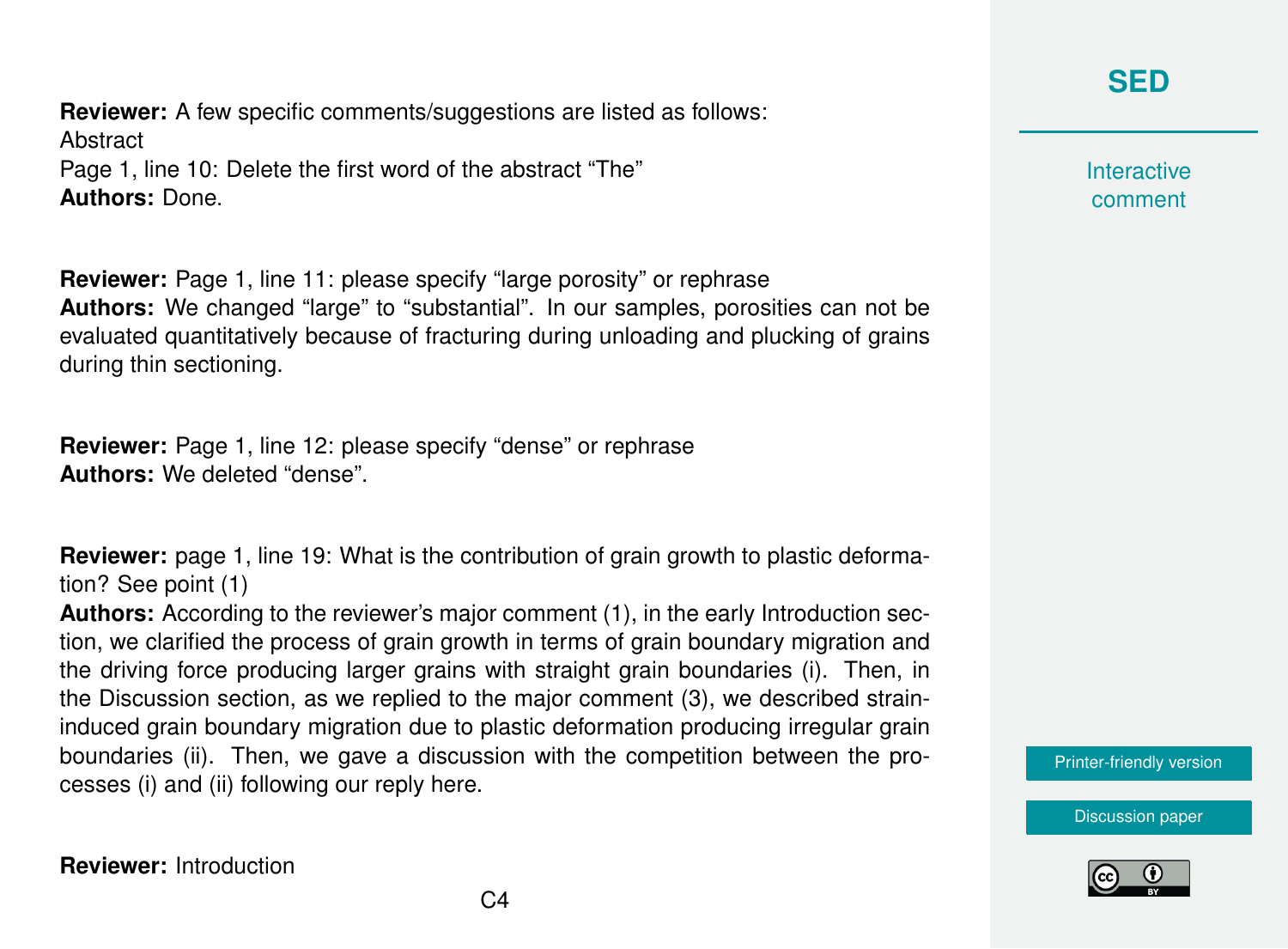Here, I feel that some aspects on grain boundary migration driven by the reduction in strain- and surface energies, i.e. a contrasting juxtaposition of strain-induced grain boundary migration (or recrystallization) and grain growth, would be helpful, see point  $(1).$ 

**Authors:** According to the comment, we explained the process of grain growth we focus, which is driven by grain boundary energy and movements of smaller grains with higher grain boundary mobility. As for strain-induced grain boundary migration (dynamic recrystallization), we discussed it in the Discussion section.

**Reviewer:** Page 2 line 16: Again: What is the contribution of grain growth to deformation? See point (1)

**Authors:** As we mentioned in the original manuscript, grain growth changes grain size, which can control deformation behavior (grain-size-insensitive creep and/or grain-sizesensitive creep). To recall this, we mentioned it again here in the revised manuscript.

#### **Reviewer:** Samples

Page 3, line 21: A few more information of the sample of novaculite would be helpful. Why is the term "quartzite" used, is it a metamorphically overprinted novaculite? **Authors:** The novaculite sample is not metamorphically overprinted. We realized that calling the sample novaculite is suitable not to give confusion. We changed "quartzite" to "novaculite" throughout the manuscript.

#### **Reviewer:** Discussion

Page 8, lines 20/21: Please reorganize, the influence of porosity is discussed later in detail.

**Authors:** The reviewer is right. We deleted this paragraph and moved some of the sentences from here to the later paragraph that discusses pores and grain growth **Interactive** comment

[Printer-friendly version](https://www.solid-earth-discuss.net/se-2019-13/se-2019-13-AC2-print.pdf)

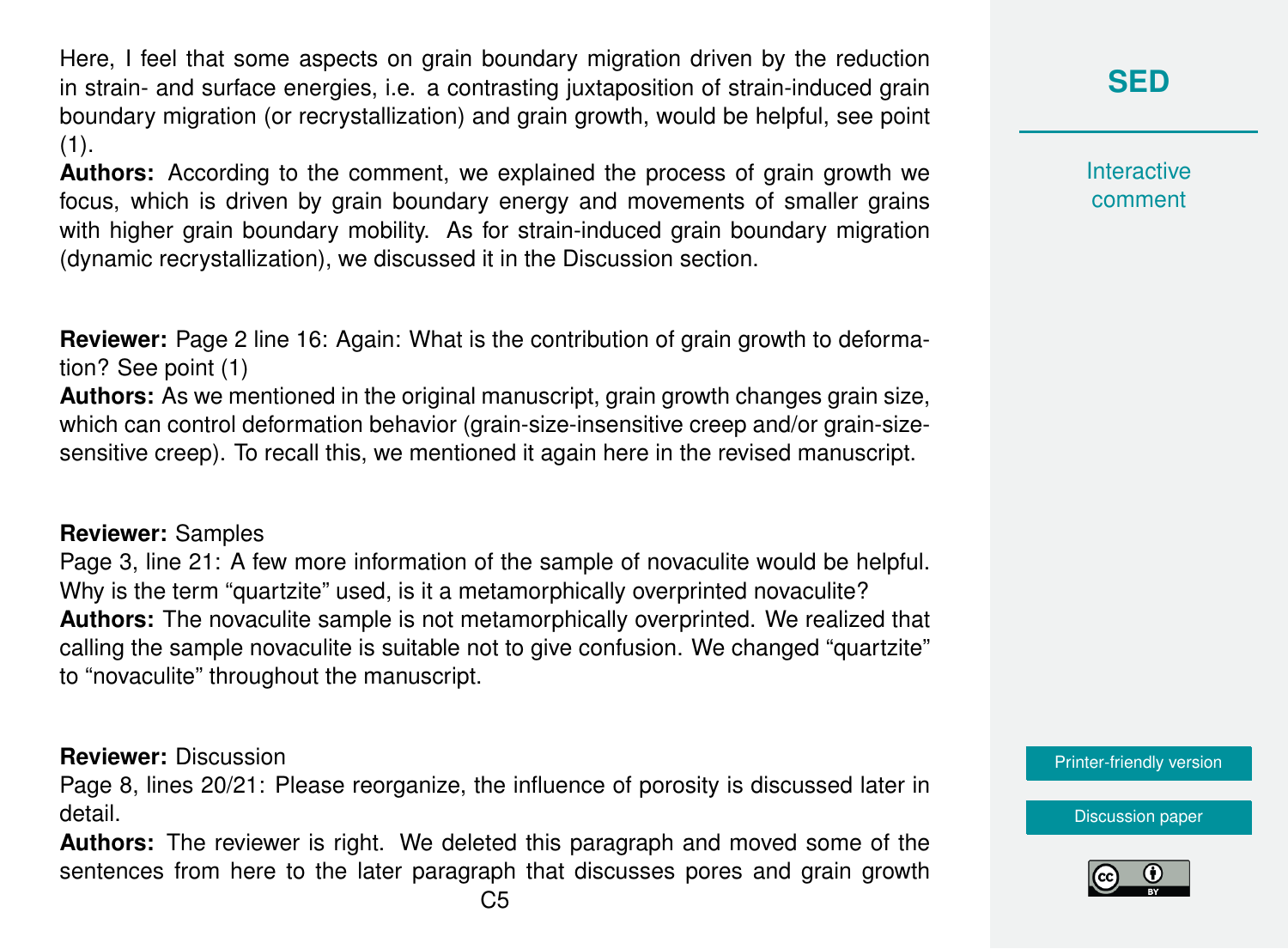**Reviewer:** Page 8 line 26-31: Please discuss, why/where dissolution and why/where precipitation should take place. Why is at specific sites epitaxial growth occurring? See points (1, 2)

**Authors:** Dissolution can occur anywhere since water can dissolve quartz in our experimental conditions (experimental study by Hunt and Manning, 2012). We confirmed epitaxial growth on the quartz grains next to the Pt jacket because the Pt jacket is removed from the quartz grains (probably due to excess pore pressure effects). We discussed this in page 9, line 20 in the revised manuscript.

**Reviewer:** Page 9, line 2: Please discuss why the dihedral angle effects grain growth. If the dihedral angle changes at the different conditions, what is the effect on the process of grain growth? For example any discussion on the interfacial free energy would be good here (see point 1).

**Authors:** We realized that we did not discuss the effect of wet grain boundaries on grain growth, which is summarized as follows. Wet grain boundaries assist diffusion of Si (Farver and Yund, 2000), resulting in faster grain growth than in dry grain boundaries. We added this sentence with the reference in the revised manuscript (page 9, line 27). Furthermore, wet grain boundaries may be formed or not under fluctuation in the experimental condition that we discuss here (900  $\degree$ C and 1.5 GPa). This may explain the large data scatting. We also added sentences about this in the same place.

**Reviewer:** Page 9, line 8: That grain growth of quartz takes place by grain boundary migration assisted by H2O is not new, please state references. Here, the term grain boundary migration occurs for the first time in the manuscript – too late for a paper on grain growth. . . (see point 1)

### **[SED](https://www.solid-earth-discuss.net/)**

**Interactive** comment

[Printer-friendly version](https://www.solid-earth-discuss.net/se-2019-13/se-2019-13-AC2-print.pdf)

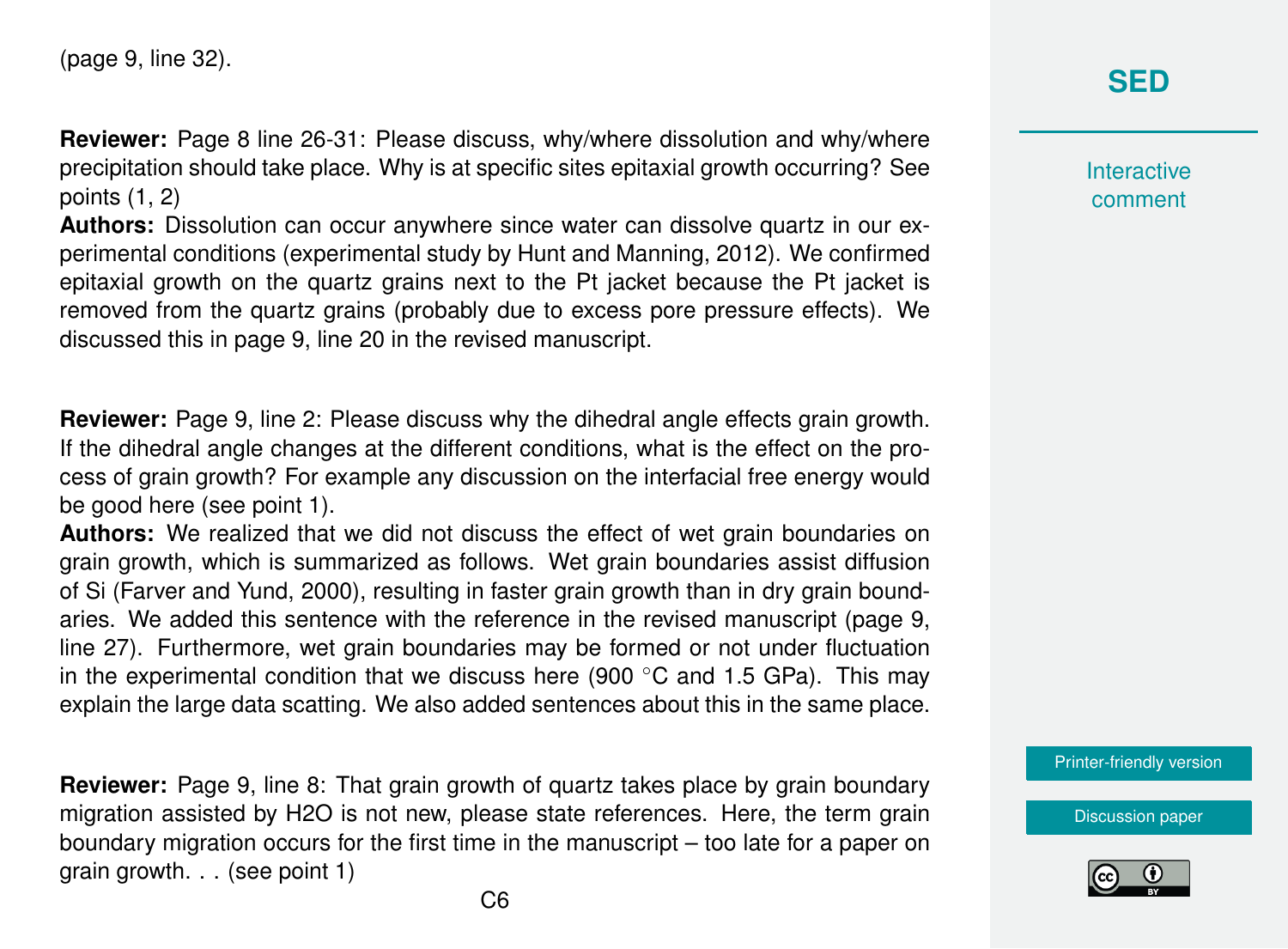**Authors:** We deleted this sentence because we added a new sentence according to the reviewer's comment on page 9, line 2 in the original manuscript. This new sentence includes a new reference (Farver and Yund, 2000), which showed faster Si diffusion in wet grain boundaries, resultantly causing faster grain growth than in dry grain boundaries. As for the term "grain boundary migration" of grain growth, we explained the process in the Introduction section according to the major comment (1).

**Reviewer:** Page 9, lines 11/12: When considering non-hydrostatic conditions: is there any control of principal stress directions on crystallographic orientation and/or shape of the growing crystals? See point (2)

**Authors:** We have omitted the sentence, because the discussion of the island and channel structures and its consequences would take too much room in this manuscript, and the point is not that important as to include this discussion here.

**Reviewer:** Page 9, line 13: Please provide some more information on the islandchannel structure transport and its role on grain growth.

**Authors:** We have omitted the sentence, because the discussion of the island and channel structures and its consequences would take too much room in this manuscript, and the point is not that important as to include this discussion here.

**Reviewer:** Page 10: Any discussion on how to evaluate that grain growth took place in natural rocks would be helpful. This relates to the comparison on grain boundary migration driven by the reduction in stored elastic strain energy (i.e. reduction in dislocation density) versus grain boundary migration driven by the reduction in interfacial free energy, as well as formation of growth rims, see point (3)

**Authors:** We distinguished these two mechanisms of grain boundary migration (i.e., reduction in dislocation density here vs. reduction in interfacial free energy in **[SED](https://www.solid-earth-discuss.net/)**

**Interactive** comment

[Printer-friendly version](https://www.solid-earth-discuss.net/se-2019-13/se-2019-13-AC2-print.pdf)